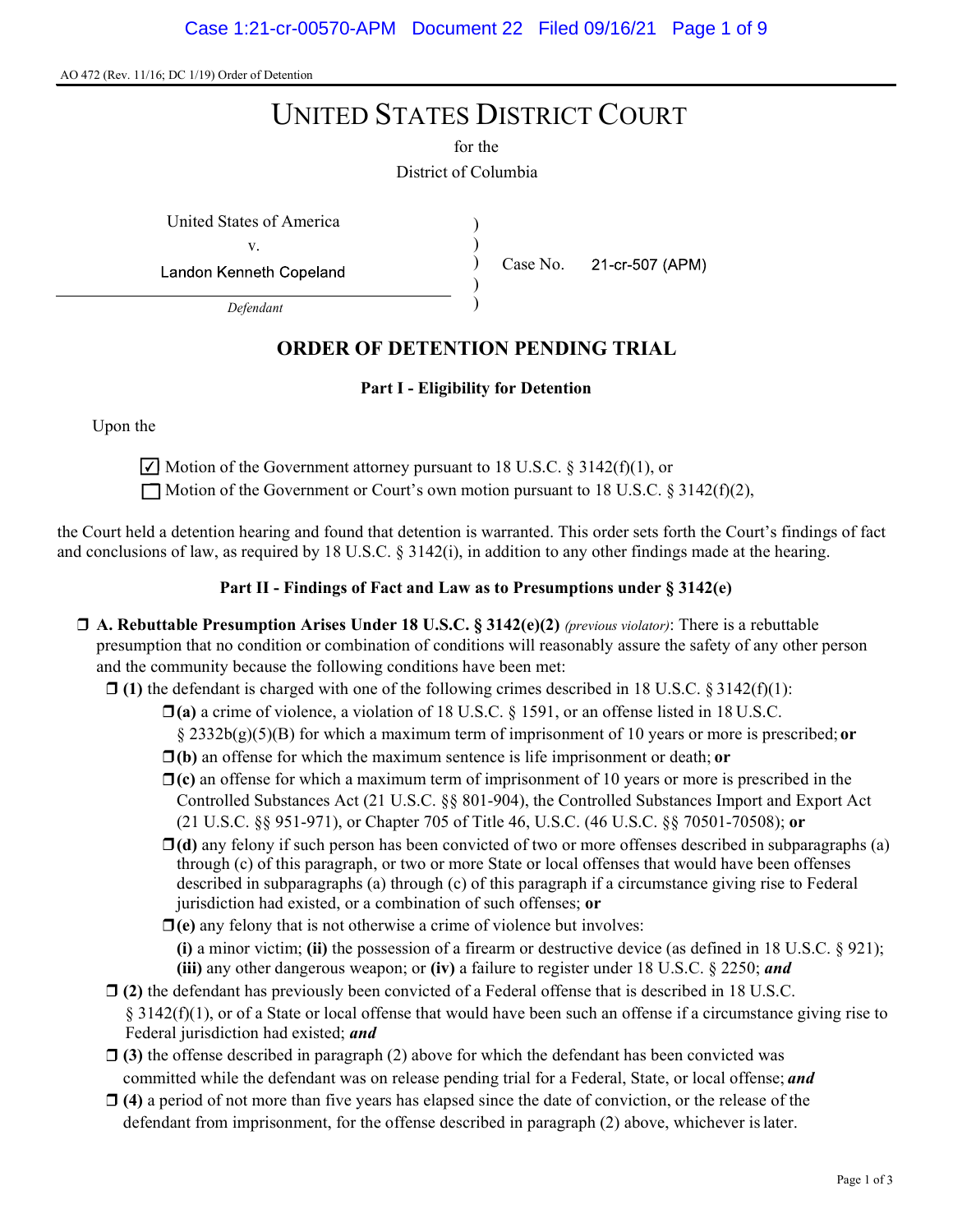#### AO 472 (Rev. 11/16; DC 1/19) Order of Detention

- $\Box$  **B. Rebuttable Presumption Arises Under 18 U.S.C. § 3142(e)(3)** (narcotics, firearm, other offenses): There is a rebuttable presumption that no condition or combination of conditions will reasonably assure the appearance of the defendant as required and the safety of the community because there is probable cause to believe that the defendant committed one or more of the following offenses:
	- $\Box$  (1) an offense for which a maximum term of imprisonment of 10 years or more is prescribed in the Controlled Substances Act (21 U.S.C. §§ 801-904), the Controlled Substances Import and Export Act (21 U.S.C. §§ 951-971), or Chapter 705 of Title 46, U.S.C. (46 U.S.C. §§ 70501-70508);
	- □ (2) an offense under 18 U.S.C. §§ 924(c), 956(a), or 2332b;
	- $\Box$  (3) an offense listed in 18 U.S.C. § 2332b(g)(5)(B) for which a maximum term of imprisonment of 10 years or more is prescribed;
	- (4) an offense under Chapter 77 of Title 18, U.S.C. (18 U.S.C. §§ 1581-1597) for which a maximum term of imprisonment of 20 years or more is prescribed; or
	- $\Box$  (5) an offense involving a minor victim under 18 U.S.C. §§ 1201, 1591, 2241, 2242, 2244(a)(1), 2245, 2251, 2251A, 2252(a)(1), 2252(a)(2), 2252(a)(3), 2252A(a)(1), 2252A(a)(2), 2252A(a)(3), 2252A(a)(4), 2260, 2421, 2422, 2423, or 2425.

#### C. Conclusions Regarding Applicability of Any Presumption Established Above

- The defendant has not introduced sufficient evidence to rebut the presumption above, and detention is ordered on that basis, with the evidence or argument presented by the defendant summarized in Part III.C.
- $\Box$  The defendant has presented evidence sufficient to rebut the presumption, but after considering the presumption and the other factors discussed below, detention is warranted for the reasons summarized in Part III.

#### OR

 $\Box$  The defendant has not presented sufficient evidence to rebut the presumption. Moreover, after considering the presumption and the other factors discussed below, detention is warranted for the reasons summarized in Part III.

#### Part III - Analysis and Statement of the Reasons for Detention

- A. After considering the factors set forth in 18 U.S.C. § 3142(g) and the information presented at the detention hearing, the Court concludes that the defendant must be detained pending trial because the Government has proven:
	- By clear and convincing evidence that no condition or combination of conditions of release will reasonably assure the safety of any other person and the community.
	- By a preponderance of evidence that no condition or combination of conditions of release will reasonably assure the defendant's appearance as required.
- **B.** In addition to any findings made on the record at the hearing, the reasons for detention include the following:
	- **V** Weight of evidence against the defendant is strong
	- $\Box$  Subject to lengthy period of incarceration if convicted
	- $\Box$  Prior criminal history
	- $\Box$  Participation in criminal activity while on probation, parole, or supervision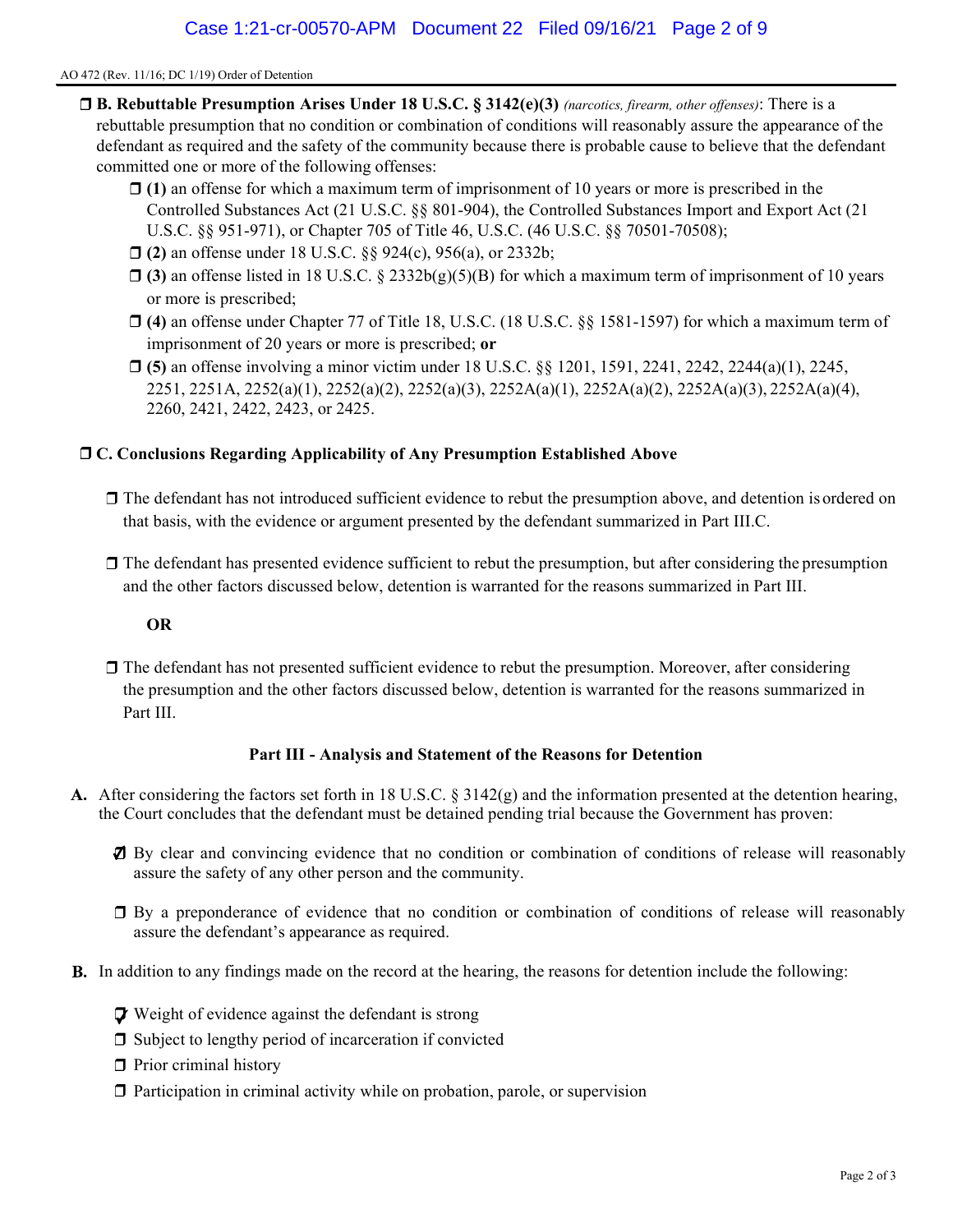#### AO 472 (Rev. 11/16; DC 1/19) Order of Detention

- $\Box$  History of violence or use of weapons
- $\Box$  History of alcohol or substance abuse
- □ Lack of stable employment
- $\square$  Lack of stable residence
- $\Box$  Lack of financially responsible sureties
- $\Box$  Lack of significant community or family ties to this district
- $\square$  Significant family or other ties outside the United States
- □ Lack of legal status in the United States
- Subject to removal or deportation after serving any period of incarceration
- $\Box$  Prior failure to appear in court as ordered
- $\Box$  Prior attempt(s) to evade law enforcement
- $\Box$  Use of alias(es) or false documents
- **Background information unknown or unverified**
- $\Box$  Prior violations of probation, parole, or supervised release

# C. OTHER REASONS OR FURTHER EXPLANATION:

See Attachment.

# **Part IV - Directions Regarding Detention**

The defendant is remanded to the custody of the Attorney General or to the Attorney General's designated representative for confinement in a corrections facility separate, to the extent practicable, from persons awaiting or serving sentences or being held in custody pending appeal. The defendant must be afforded a reasonable opportunity for private consultation with defense counsel. On order of a court of the United States or on request of an attorney for the Government, the person in charge of the corrections facility must deliver the defendant to a United States Marshal for the purpose of an appearance in connection with a court proceeding.

2021.09.16 pol - Meimore  $-18:48:10$  $-04'00'$ 

09/16/2021

Date:

United States Magistrate Judge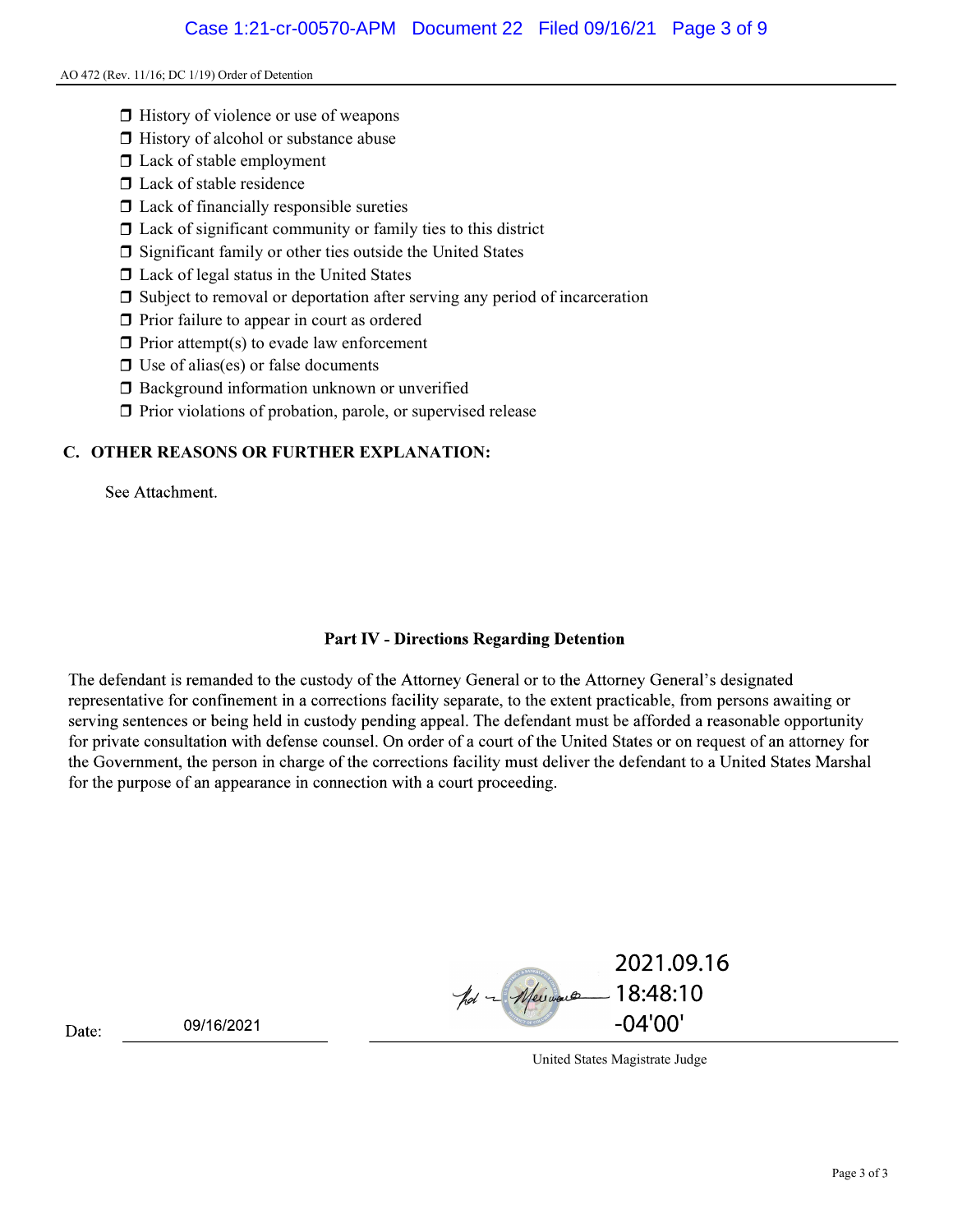# United States v. Copeland, 21-cr-507 (APM)

### ATTACHMENT TO ORDER OF DETENTION PENDING TRIAL, PART III.C

# Consideration of Defendant's Evidence and Arguments for Release and 18 U.S.C. § 3142(g) Factors

## (1) The Nature and Circumstances of the Offense:

The nature and circumstances of the offense weigh in favor of detention. When making this assessment, the Court finds the six factors identified in United States v. Chrestman particularly informative. See Case No. 21-mj-218 (ZMF), 2021 WL 765662 (D.D.C. Feb. 26, 2021). Specifically, when determining whether the nature and circumstances of an offense weigh in favor of pretrial detention, the Court can consider whether the defendant is charged with a felony verses a misdemeanor offense; whether there is evidence of prior planning; whether the defendant carried or used a dangerous weapon; whether there is evidence that the defendant coordinated with others before, during, or after the riot; whether the defendant assumed a formal or *de facto* leadership role in the assault; and defendant's words and movements during the riot. See id. at \*8–9.

At the time of the detention hearing, Mr. Copeland was charged with a violent felony, the most significant consequence from which could result in a sentence of up to eight years in prison.<sup>1</sup> See Complaint ("Compl."), ECF No. 1. Although Mr. Copeland had to engage in some planning to travel to Washington, D.C. to attend the January 6, 2021 assault on the United States' Capitol, he is not accused of being part of a group that had a coordinated plan to storm the Capitol. See Compl. He also is not accused of carrying or using a weapon and does not appear

<sup>&</sup>lt;sup>1</sup> Since the detention hearing, however, Mr. Copeland has been charged by indictment with several felonies, the most significant consequence from one of which could now result in a sentence of up to 20 years in prison. See ECF No. 16.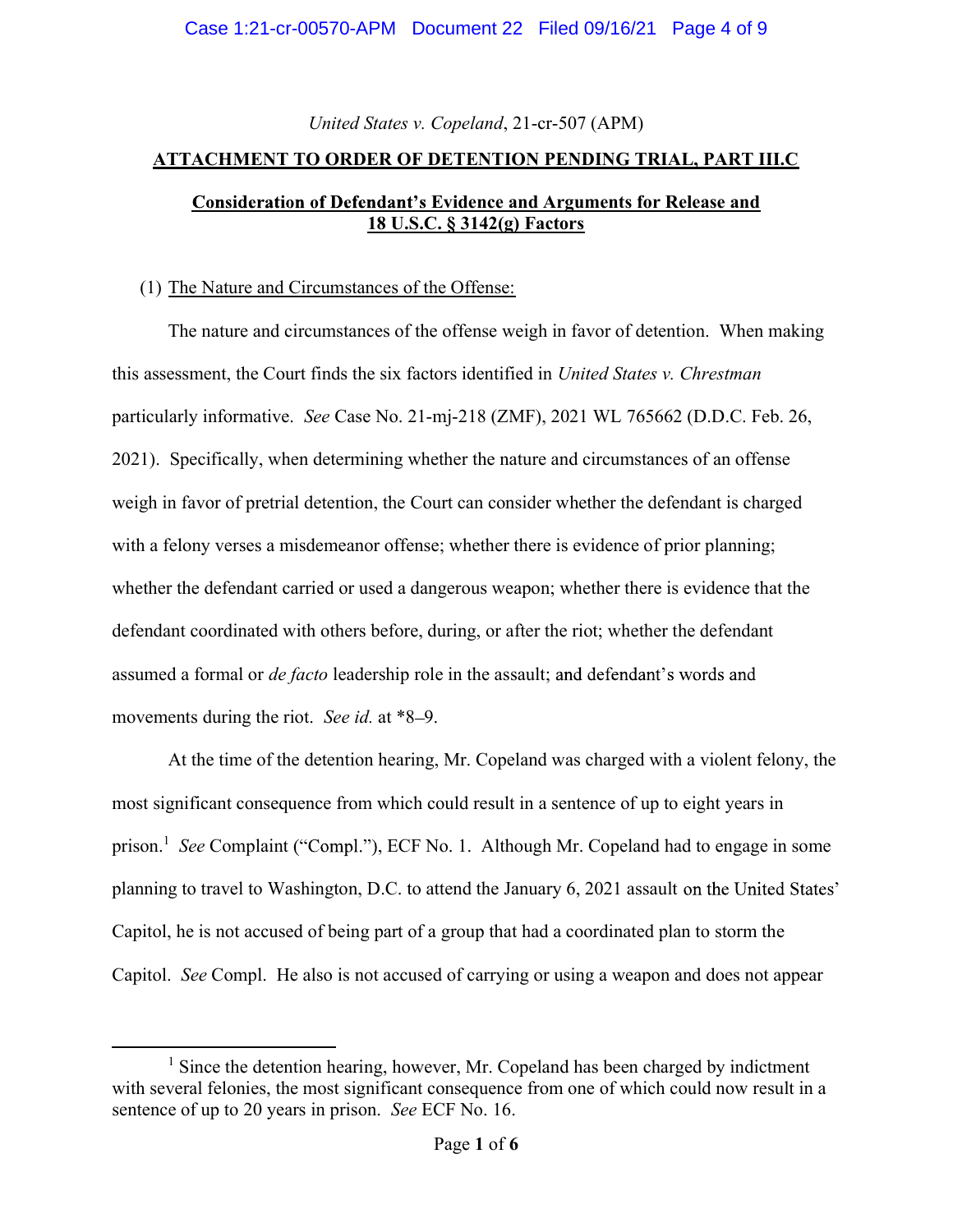#### Case 1:21-cr-00570-APM Document 22 Filed 09/16/21 Page 5 of 9

to have had a leadership role in the riot. See id. However, Mr. Copeland's words and movements during the assault include a struggle with law enforcement officers, which involved grappling and pushing. See Government's Memorandum in Support of Pretrial Detention ("Pretrial Detention Mem."), ECF No. 11 at  $2-3$ . On one occasion, Mr. Copeland is accused of pushing another individual in the crowd, who then made contact with an officer, and led that officer to fall to the ground and become injured. See id.

Overall, although several of the Chrestman factors are not present here, the Court finds that the nature and circumstances of the offense for which Mr. Copeland is being charged weigh in favor of pretrial detention.

#### (2) The Weight of the Evidence Against the Person:

The evidence against Mr. Copeland is strong and heavily favors detention. As proffered by the United States, this evidence includes multiple video clips, including body warn camera footage and photos of Mr. Copeland from the assault on the Capitol. In addition, the evidence includes Mr. Copeland's own comments to the media after the incident that acknowledge Mr. Copeland's presence and some of his actions at the Capitol that day. See Pretrial Detention Mem. at 8-10.

#### (3) The History and Characteristics of the Person:

Mr. Copeland's history and characteristics weigh in favor of detention. Although Mr. Copeland has been detained pending his detention hearing, he is employed, his employment remains open and available to him upon release, and his employer is strongly interested in having him return to work and would support him should he be released. If released, Mr. Copeland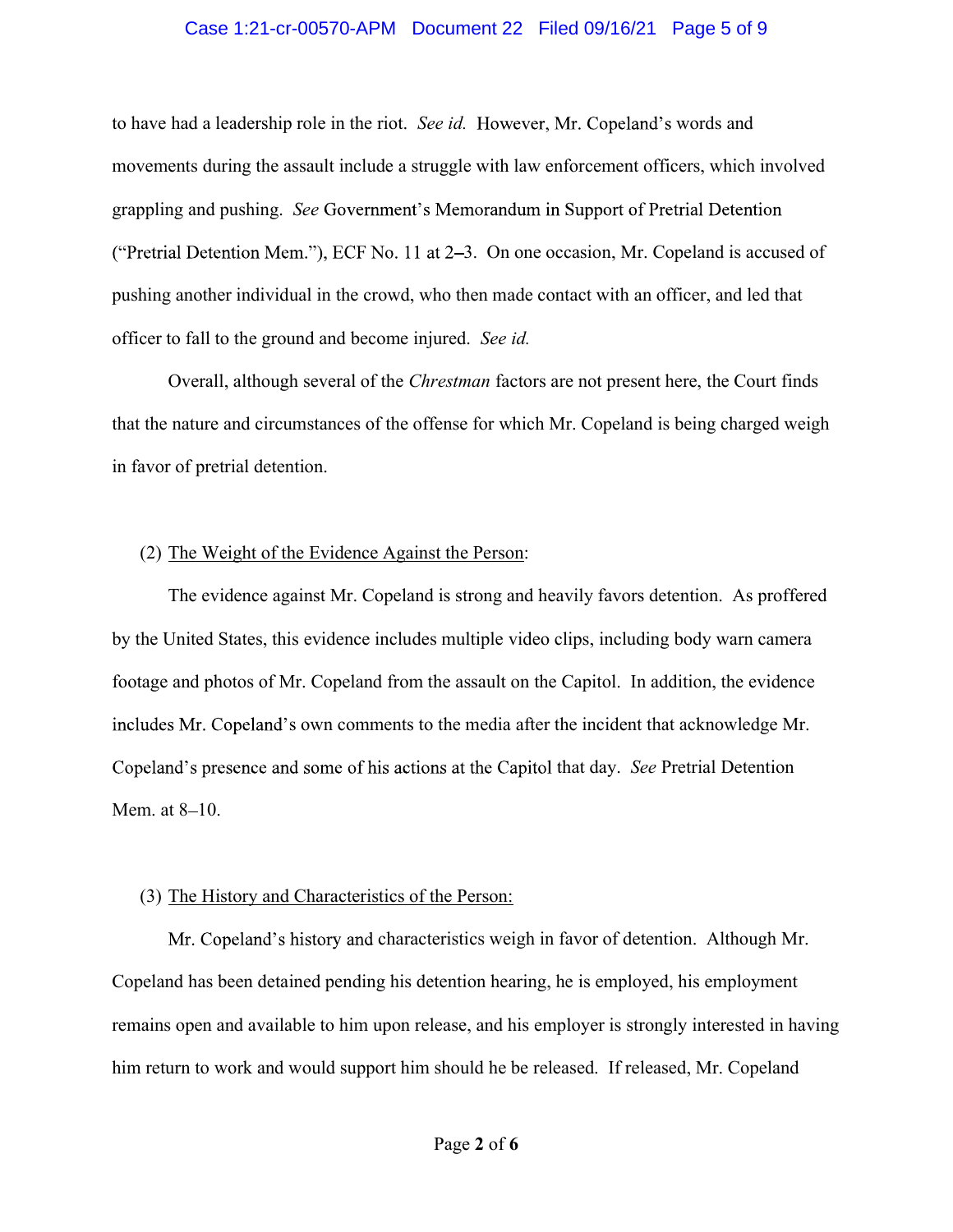#### Case 1:21-cr-00570-APM Document 22 Filed 09/16/21 Page 6 of 9

would also have a stable residence available to him in his employer's home. He also has strong community support in the sense that his employer is a member of the community and supports him, and he has family ties, especially with a serious girlfriend with whom he has recently had a child. Although Mr. Copeland has some criminal history, this prior criminal history does not include violent felonies or assaults. In addition, although Mr. Copeland has made statements to the media that have suggested a lack of remorse for the alleged conduct he is accused of on January 6, 2021 and subsequently on May 6, 2021—as discussed in more detail below—he has indicated through counsel that he did not intend to threaten or harm anyone with his conduct and he does not intend to threaten or harm anyone in the future. See Pretrial Detention Mem. at 8– 11.

If the Court were to look only at these aspects of Mr. Copeland's history and characteristics, it would find that they do not favor pretrial detention. However, when evaluating Mr. Copeland's history and characteristics, the Court must also look to his conduct on May 6, 2021. As the United States described in its Memorandum for Pretrial Detention, through proffer, and through the witness testimony from pretrial services officer Devin Dalton ("Mr. Dalton"), the relevant events from May 6, 2021 are as follows.

On May 6, 2021, Mr. Copeland appeared by video for his initial appearance in this Court. While waiting for his case to be called, Mr. Copeland was disruptive of other Court proceedings taking place that day. See Pretrial Detention Mem. at 4–6. Indeed, by the time his case was called, Mr. Copeland's agitation had escalated to the point where the Court questioned his competency to proceed and continued the hearing. See id.; May 6, 2021 Min. Order; Order, ECF No. 7 (directing Mr. Copeland to be examined by a psychologist for a preliminary assessment of his competency). Meanwhile, as Mr. Copeland waited for his case to be called, it is alleged that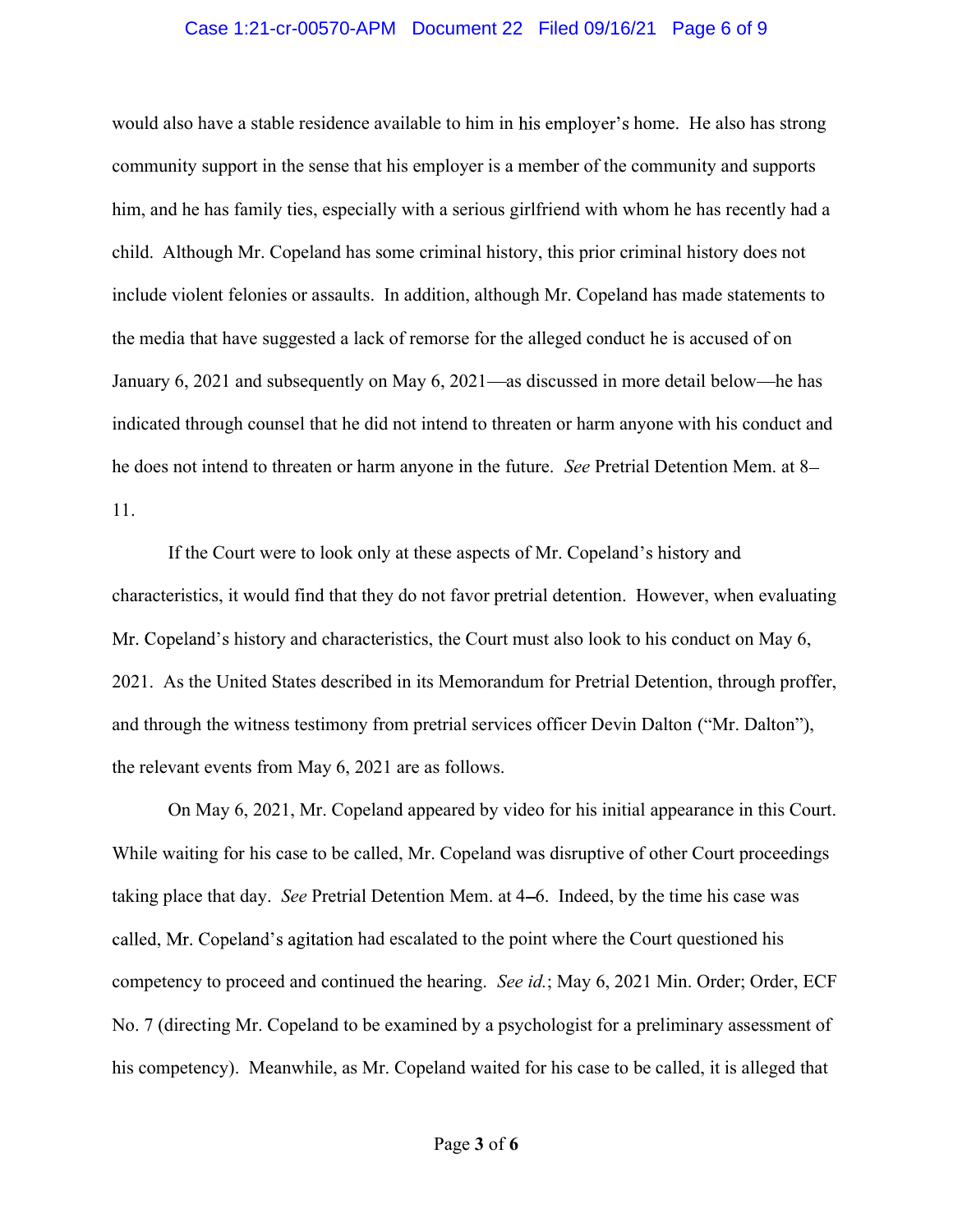#### Case 1:21-cr-00570-APM Document 22 Filed 09/16/21 Page 7 of 9

Mr. Copeland called his pretrial services officer, Mr. Dalton, in Utah to announce that he was coming to the pretrial services office to demand that the Court listen to him. See Pretrial Detention Mem. at 7. By Mr. Copeland's words and tone, Mr. Dalton, and other pretrial service officers, feared for their safety and prepared for Mr. Copeland's arrival by donning their body armor and locking the door between their offices and the public waiting area of the pretrial services office. Once Mr. Copeland arrived at the pretrial services office, Mr. Copeland's conduct escalated; at one point, Mr. Copeland pressed his head against the bullet-proof glass dividing the public waiting room from the back offices and stated that if he, Mr. Copeland, were on the other side of the glass, he would eat Mr. Dolton from the inside out because he was starving. See id. Eventually, Mr. Copeland's presence at the pretrial service office was deemed unsafe and he was asked to leave. See id.

Mr. Copeland's disruption and agitation during his Court appearance on May 6, 2021 and his conduct at the pretrial services office that same day is undoubtably a concern for the Court and is particularly important to the assessment of Mr. Copeland's nature and characteristics given that the pretrial services officers, who would be supervising Mr. Copeland if he were released, felt threatened by Mr. Copeland's conduct and statements that day.

On balance, therefore, the Court finds that this factor favors pretrial detention. The Court notes, however, that the other aspects of Mr. Copeland's history and characteristics otherwise favor his release.

# (4) The Nature and Seriousness of The Danger to Any Person on The Community That Would Be Posed By The Person's Release: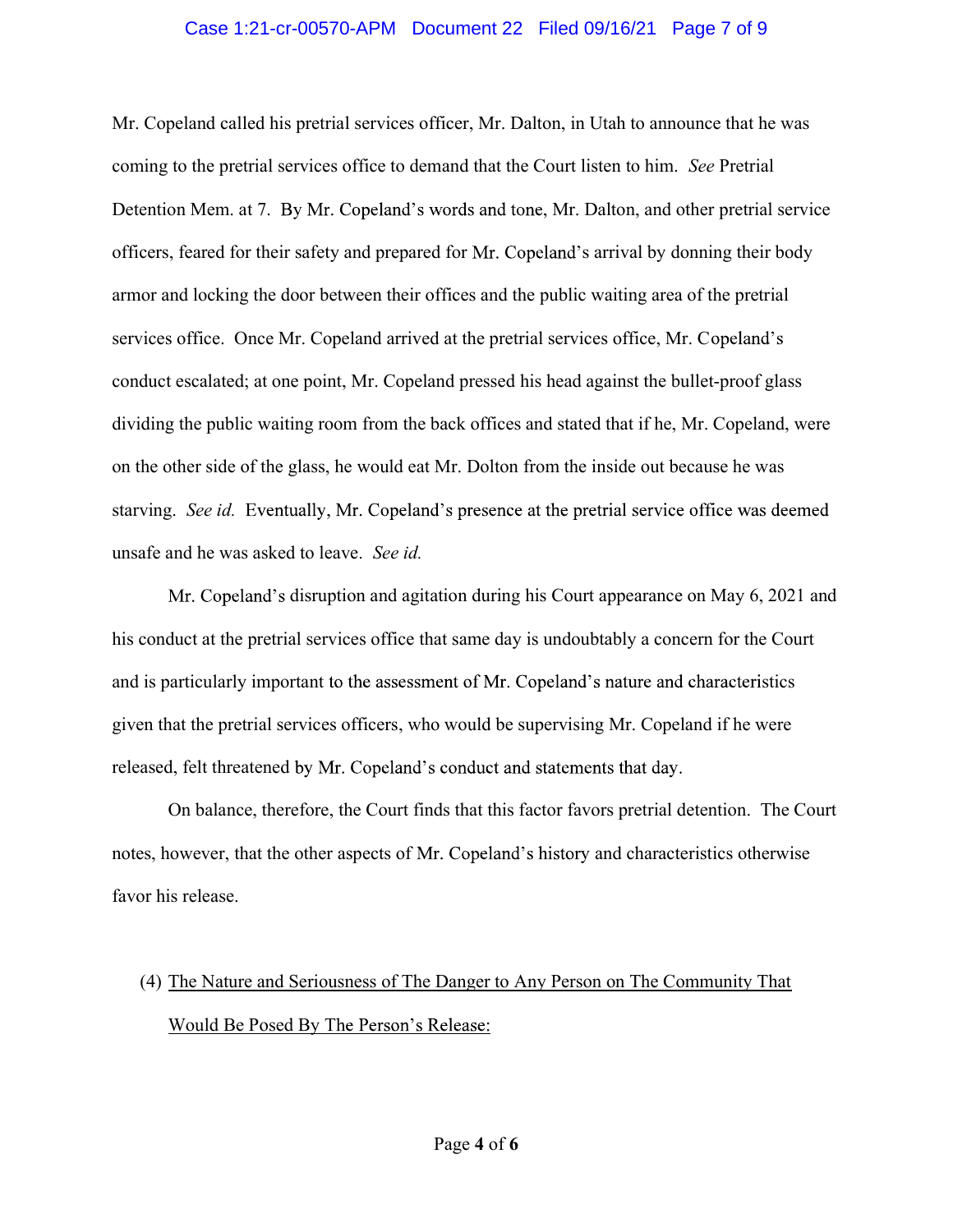#### Case 1:21-cr-00570-APM Document 22 Filed 09/16/21 Page 8 of 9

The nature and seriousness of the danger to the community posed by Mr. Copeland's release weighs strongly in favor of Mr. Copeland's detention. When considering this final factor, the Court must assess the risk of whether, if released, a defendant would engage in violent or threatening conduct on any person or the community. If the Court were to consider Mr. Copeland's conduct on January 6, 2021 and his lack of violent criminal history, alone, the Court might be inclined to find that Mr. Copeland poses a risk to the safety of the community but that the risk would be manageable through the issuance of stringent release conditions. However, Mr. Copeland's own conduct during the short time when he was on pretrial release demonstrates that he presents a substantial danger to the community. Mr. Copeland's behavior on May 6, 2021, in particular, inspired fear in the pretrial services office. For example, the statements that Mr. Copeland made before he arrived at the pretrial services office led officers to feel sufficiently concerned for their safety that they donned their body armor in anticipation of his arrival. See Pretrial Detention Mem. at 7. Then, after Mr. Copeland arrived at the pretrial services office, his conduct further escalated to the point where officers believed that it was unsafe for him to remain on the premises. See id. In addition, after Mr. Copeland left the pretrial services office, the pretrial services officers immediately reached out to the court and to the FBI to obtain an arrest warrant in light of their concerns about the danger that that Mr. Copeland presented to the community. See id. For these reasons, the Court finds that this factor, ultimately weighs in favors pretrial detention on dangerous grounds.

As a final matter, however, the Court must also consider whether stringent release conditions, like those proposed by the defense in this case, would be adequate to mitigate those risks that it finds that Mr. Copeland presents to the danger to the community. For example, the defense has recommended that Mr. Copeland be released to home confinement and GPS